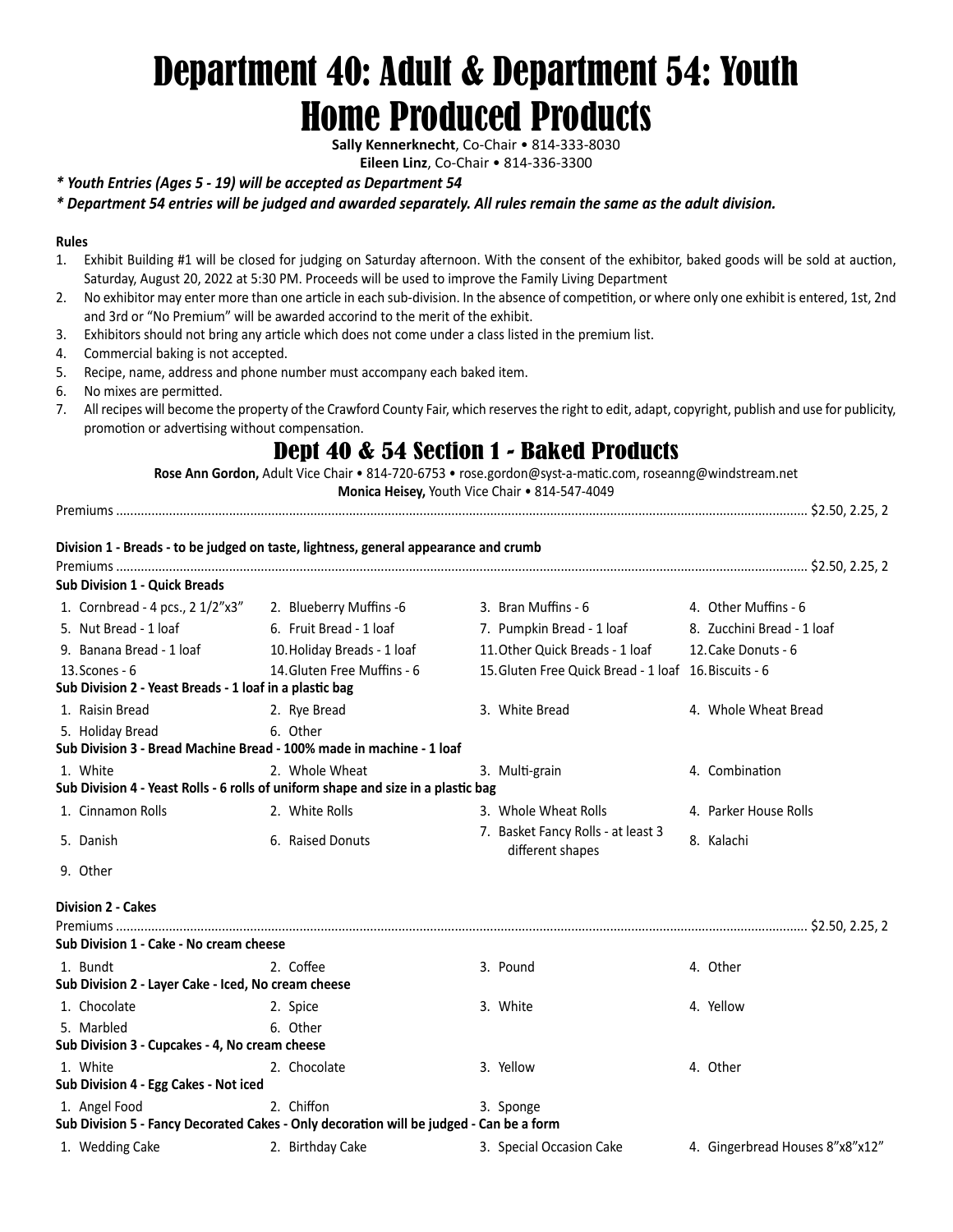|                                                          | Division 3 - Pies - To be judged on texture of crust, flavor and consistency of filling   |                    |                                                                           |
|----------------------------------------------------------|-------------------------------------------------------------------------------------------|--------------------|---------------------------------------------------------------------------|
|                                                          |                                                                                           |                    |                                                                           |
| Sub Division 2 - Two Crust Pie                           | Sub Division 1 - One Crust Pie of Any Kind - No cream filling, no custard and no meringue |                    |                                                                           |
| 1. Apple                                                 | 2. Peach                                                                                  | 3. Mincemeat       | 4. Elderberry                                                             |
| 5. Blackberry                                            | 6. Blueberry                                                                              | 7. Cherry          | 8. Raspberry                                                              |
| 9. Two or more fruits                                    | 10. Other                                                                                 |                    |                                                                           |
| <b>Sub Division 3 - Fruit Filled Turnovers and Tarts</b> |                                                                                           |                    |                                                                           |
| <b>Sub Division 4 - Cobbler</b>                          |                                                                                           |                    |                                                                           |
| Division 4 - Candy - 6 pieces, No cream cheese           |                                                                                           |                    |                                                                           |
|                                                          |                                                                                           |                    |                                                                           |
| 1. Chocolate Covered                                     | 2. Chocolate Fudge                                                                        | 3. Divinity        | 4. Fondant                                                                |
| 5. Light Fudge                                           | 6. Seafoam                                                                                | 7. Peanut Brittle  | 8. Peanut Brittle Fudge                                                   |
| 9. Butter Mints                                          | 10. Potato Pinwheel                                                                       | 11. Other          |                                                                           |
| Division 5 - Cookies - 1/2 dozen, No cream cheese        |                                                                                           |                    |                                                                           |
|                                                          |                                                                                           |                    |                                                                           |
| Sub Division 1 - Bar Cookies or Cake Squares             |                                                                                           |                    |                                                                           |
| 1. Brownies                                              | 2. Fruit                                                                                  | 3. Lemon Bars      | 4. Shortbread                                                             |
| 5. Pumpkin                                               | 6. Peanut Butter                                                                          | 7. Gluten Free Bar | 8. Other                                                                  |
| <b>Sub Division 2 - Butter Cookies</b>                   |                                                                                           |                    |                                                                           |
| Sub Division 3 - Drop or Ball Cookies                    |                                                                                           |                    |                                                                           |
| 1. White                                                 | 2. Oatmeal                                                                                | 3. Ginger          | 4. Chocolate Chip                                                         |
| 5. Peanut Butter                                         | 6. Chocolate                                                                              | 7. Fruit           | 8. Zucchini                                                               |
| 9. Pumpkin                                               | 10. Snickerdoodle                                                                         | 11. Molasses       | 12. Other                                                                 |
| <b>Sub Division 4 - Filled Cookie</b>                    |                                                                                           |                    |                                                                           |
| <b>Sub Division 5 - Sandwich Cookie</b>                  |                                                                                           |                    |                                                                           |
| <b>Sub Division 6 - Pressed Cookies - Cookie Press</b>   |                                                                                           |                    |                                                                           |
| Sub Division 7 - Rolled Cookies - Not Iced               |                                                                                           |                    |                                                                           |
| 1. Sugar                                                 | 2. Ginger<br>Sub Division 8 - Sliced or Refrigerator Cookie Dough Shaped into 1" - 2"     | 3. Other           |                                                                           |
| 1. Refrigerator                                          | 2. Biscotti                                                                               |                    |                                                                           |
| Sub Division 9 - Decorated Iced Cookie - No cream cheese |                                                                                           |                    |                                                                           |
| Sub Division 10 - No Bake Cookies                        |                                                                                           |                    |                                                                           |
| 1. Chocolate                                             | 2. Peanut Butter                                                                          | 3. Other           |                                                                           |
| Sub Division 11 - Diabetic Cookies                       |                                                                                           |                    |                                                                           |
| <b>Sub Division 12 - French Macaroons</b>                |                                                                                           |                    |                                                                           |
| <b>Division 6 - Miscellaneous Home Products</b>          |                                                                                           |                    |                                                                           |
|                                                          |                                                                                           |                    |                                                                           |
|                                                          | 1. Homemade Lye Soap - 6 pieces 2. Noodles - 1 quart canning jar                          | jar                | 3. Potato Chips - 1 quart canning 4. Carmel Corn - 1 quart canning<br>jar |
| 5. Snack Food - 1 pint canning jar                       |                                                                                           |                    |                                                                           |

#### *Special Awards*

If any sponsors listed, goes out of business or for any other reason cannot provide the special award listed; The Crawford County Fair Association or the Family Living Department are not responsible for the awards.

**2022 Jeanne Hills Award - Best Peanut Brittle -** \$25 cash award given by **Syst-A-Matic Tool & Design, Inc.**

**2022 Mina Leonard Award - Adult Cherry Pie -** \$10 check given by the **Family Living Department**

**2022 Midge Foriska Youth Award - Muffins -** \$10 check given by **Family Living Department**

**2022 Giant Eagle Special Youth Award - Cinnamon Rolls -** \$20 Gift Certificate given by **Giant Eagle**



# KING ARTHUR FLOUR ADULT & YOUTH BAKING CONTEST

**www.kingarthurflour.com**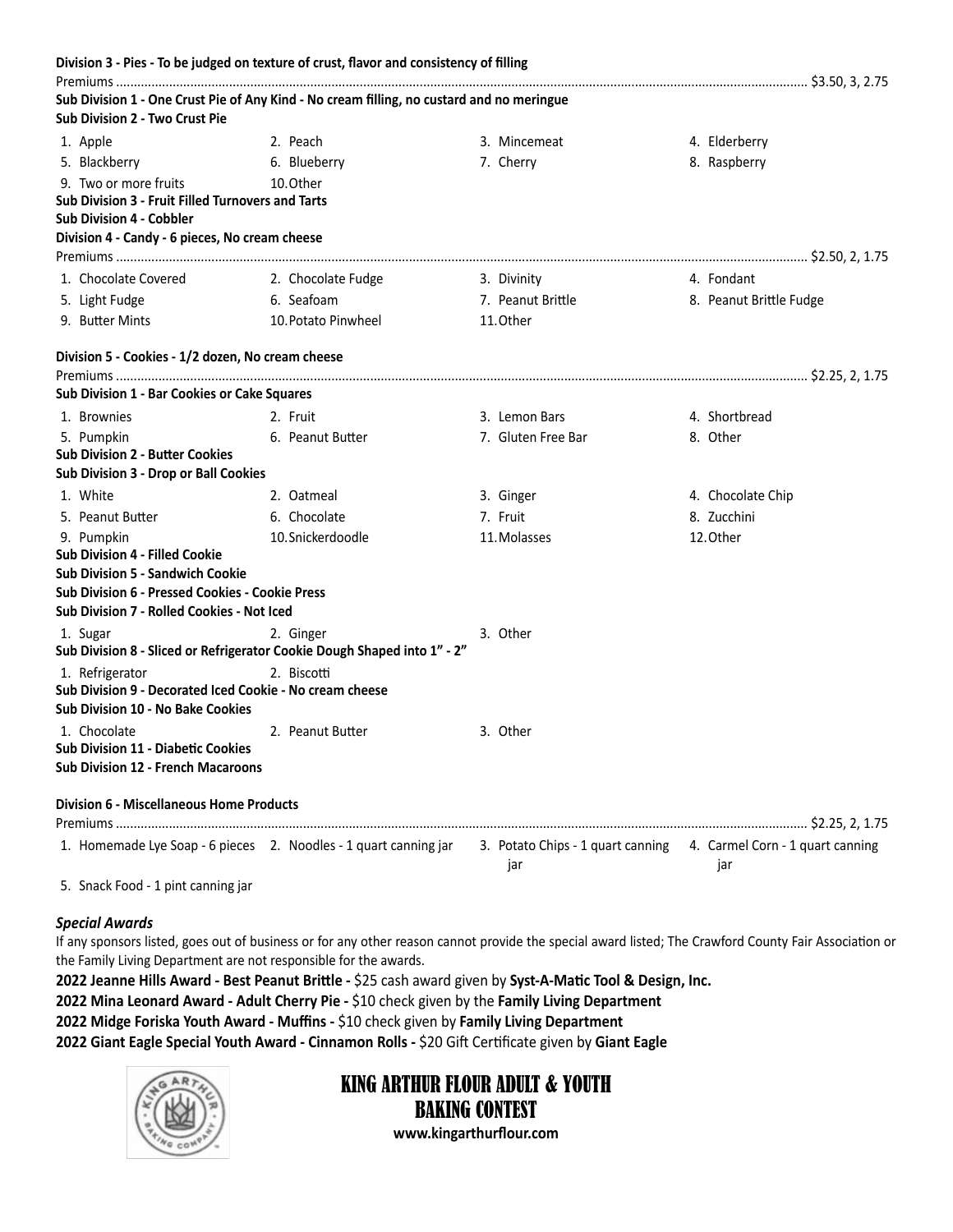King Arthur Flour is looking for your best and most delicious, frosted cupcake. Be sure and make them from scratch, no cake mixes or prepared frosting allowed. Creativity is strongly encouraged so get baking with King Arthur Flour, and you could be the BLUE-RIBBON winner! Cupcakes must use King Arthur Flour and be made from scratch. No cake mixes or prepared frostings.

#### **RULES:**

- 1. Cupcakes must use King Arthur Flour and be made from scratch. No cake mixes or prepared frostings. Quantity 4 cupcakes.
- 2. Judging will be based on: Taste 50%, Creativity 25%, and Texture 25%.
- 3. Entrant must bring the opened bag of King Arthur Flour or submit a UPC label from the flour bag when he/she brings the prepared entry to the contest at the Fair.
- 4. Directions for preparing the recipe must be clear; measurement should be in level cups, tablespoons, teaspoons, or fractions thereof; also include pan size, cooking temperature, number of servings and any other pertinent information.
- 5. Use ingredients that are readily available in grocery stores.
- 6. Type or legibly write recipe on an 8 1/2 x 11 sheet of paper with name, address, daytime and evening phone number, and email
- 7. Contestants my submit only one type of cupcake
- 8. This contest is open to all ages; amateurs only
- 9. The Crawford County Fair selects the judges and the judge's decisions are final. King Arthur Flour is widely available in local grocery stores. For product information, recipe ideas, and store locations, go to www.kingarthurflour.com

#### **BAKING CONTEST PRIZES FROM KING ARTHUR FLOUR www.kingarthurflour.com**

#### **Adult Division:**

| <b>Youth Division:</b> |  |
|------------------------|--|
|                        |  |
|                        |  |
|                        |  |

### BLUE RIBBON APPLE PIE CONTEST

Valesky's will award a \$20.00 gift certificate to the First Place Winner. The certified first place winner from each Fair will then have the opportunity to enter an apple pie in the BLUE-RIBBON APPLE PIE CONTEST at the 2023 PA Farm Show.

#### **Rules for local Fair and the Farm Show contests are as follows:**

- 1. Open to any individual amateur baker who is a Pennsylvania resident: only one entry per person.
- 2. Entrants may not have won 1st place in this BLUE-RIBBON APPLE Pie contest at any other Fair in 2022.
- 3. Entire entry must be made from scratch. No pre-packaged ingredients may be used (example: pre-made mixes, cookie dough, pie crust, frosting etc.) All ingredients and decorations must be edible.
- 4. Entry to be a pie that must include at least 60% apples in the filling. It does not need to be a "traditional" two crusted apple pie and it can have a variety of fillings.
- 5. The entire pie must be submitted for judging in a food safe disposable pie pan. (All pans, plates, and dishes are considered to be disposable and will not be returned.)
- 6. The recipe for the pie and pie crust must be submitted with the entry. It should be submitted on **one side of 8 1/2" by 11" paper**. The recipe must list all the ingredients, quantities, and the preparation instructions. Entrant's name, address and phone number must be printed on the **back side of all the pages.** (All recipes and pies will become the property of the Fair or PA Farm Show and will not be returned.)
- 7. Refrigeration is not available at the Fair or the PA Farm Show. Entries that require refrigeration after baking must indicate so in the recipe. Those entries will not be sold, auctioned, or otherwise distributed for consumption after judging for food safety reasons

#### **Judging will be on the following criteria:**

| If an individual has already won 1st place at another Fair in 2022 for the BLUE RIBBON APPLE Pie Contest, that individual is now considered qualified |  |
|-------------------------------------------------------------------------------------------------------------------------------------------------------|--|

through that Fair to compete at the 2023 PA Farm Show and is no longer eligible to compete at any other Fair in 2022.

## Angel Food Cake Contest Rules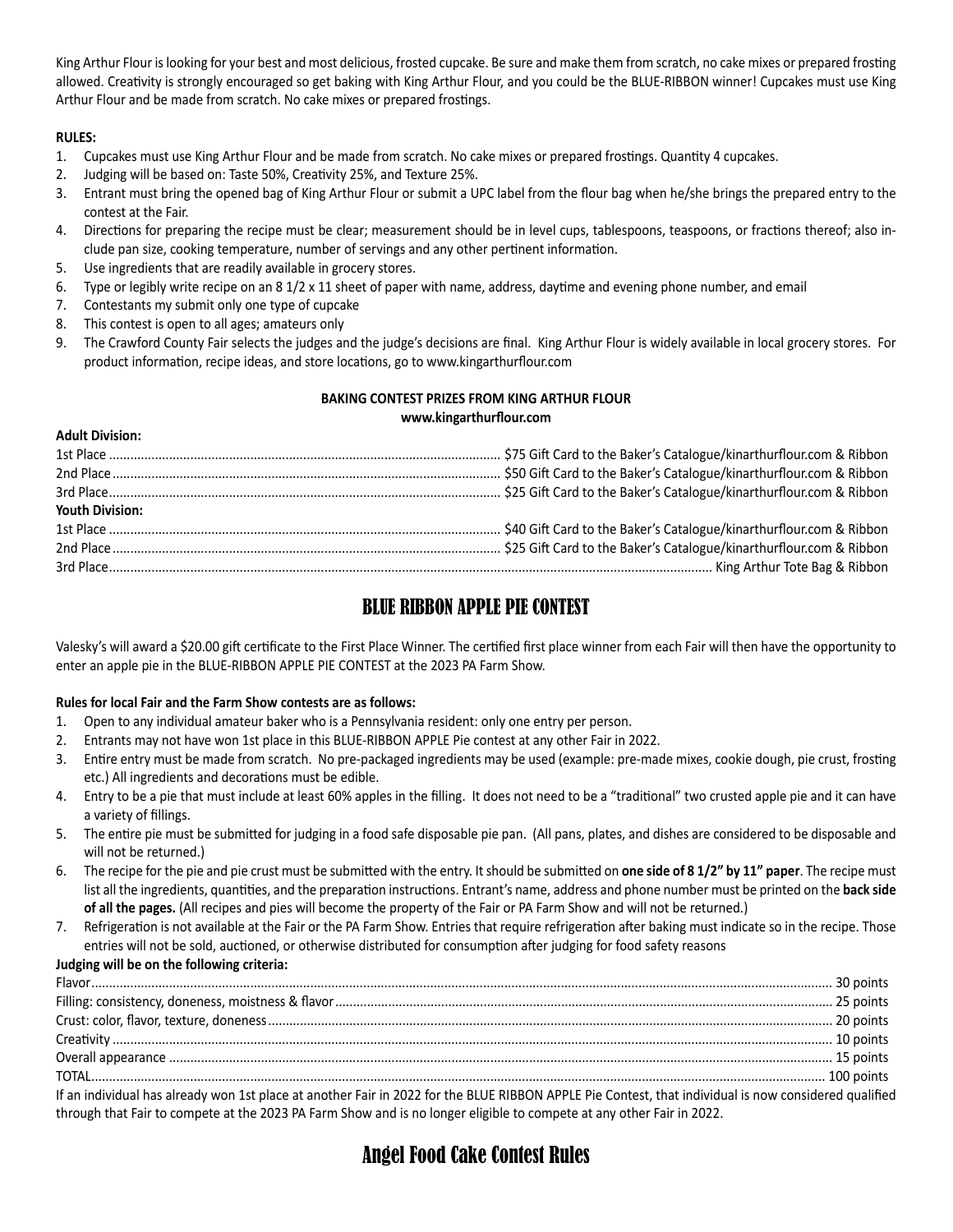- 1. Open to any individual amateur baker who is a Pennsylvania resident: only one entry per person.
- 2. Entrants may not have won 1st. place in this Angel Food Cake contest at any other Fair in 2022.
- 3. Entry must be an Angel Food Cake made from "scratch". No pre-packaged ingredients may be used (example: pre-made mixes, cookie dough, pie crust, frosting etc.) All ingredients and decorations must be edible.
- 4. Pennsylvania produced and packed eggs are requested to be used if possible. Please look for the PEQAP or PA packaging dates on the carton.
- 5. Refrigeration is not available at the Fair or the PA Farm Show. Entries that require refrigeration after baking must indicate so in the recipe. Those entries will not be sold, auctioned, or otherwise distributed for consumption after judging for food safety reasons.
- 6. Cake entry must be submitted for judging on cardboard or other food safe disposable setting. (All pans, plates, and dishes are considered to be disposable and will not be returned.)
- 7. Recipe(s) listing the ingredients and the preparation instructions must be submitted with the entry (printed on one side of 8  $\frac{1}{2}$  x 11" size paper.)
- 8. Entrants name, address, and phone number must be printed on the back of all pages. (All recipes and cakes will become the property of the Fair of PA Farm Show and will not be returned.)

#### **Judging will be on the following criteria:**

| TOTAI | 100 points |
|-------|------------|

#### **Premiums**

| .<br>Jnc |  |
|----------|--|
| 2r       |  |
| .<br>__  |  |

#### **First Place Winner is eligible for the 2023 PA Farm Show Competition**

PREMIUMS FOR THE 2023 PA FARM SHOW COMPETITION are as follows 1st - \$500, 2nd - \$250 and 3rd - \$100, 4th - Rosette.

*Sponsors: PA Egg Farmers & PA State Association of County Fairs*

# 2022 HOMEMADE CHOCOLATE CAKE BAKING CONTEST

#### **Rules:**

- 1. Participant must be an individual amateur baker who is a Pennsylvania resident. One entry per person.
- **2. Entrants may NOT have won 1st place in this Homemade Chocolate Cake contest at any other Fair in 2022.**
- 3. Entry must be a **layered** chocolate cake **made from "scratch"**. Pre-packaged mixes are **not acceptable** ingredients. **All ingredients and decorations must be edible.**
- 4. Entry must be frosted, and frosting must be made from "scratch".**.**
- 5. Cake recipe **must feature chocolate or cocoa** as a main ingredient.
- 6. The entire cake entry must be submitted for judging on cardboard or other food safe disposable setting (All pans, plates, and dishes are considered to be disposable and will not be returned.)
- 7. Recipes must be submitted with the entry, printed on one side of 8 ½" x 11" size paper. Recipe must list all ingredients, quantities, and the preparation instructions. Entrants name, address, and phone number must be printed on the back of all pages. (All recipes and cakes will become the property of the Fair of PA Farm Show and will not be returned.)
- 8. Refrigeration is not available at the Fair or the PA Farm Show. Entries that require refrigeration after baking must indicate so in the recipe. Those entries will not be sold, auctioned, or otherwise distributed for consumption after judging for food safety reasons.

#### **Judging criteria:**

**Premiums:**

#### *Sponsored by the Crawford County Fair Board*

| First Place Winner is eligible for the 2023 PA Farm Show Competition |
|----------------------------------------------------------------------|
|                                                                      |
|                                                                      |
|                                                                      |
|                                                                      |

PREMIUMS FOR THE 2023 PA FARM SHOW COMPETITION are as follows: 1st - \$500, 2nd - \$250, 3rd - \$100, 4th & 5th - Rosette

#### *Sponsored by PA State Association of County Fairs*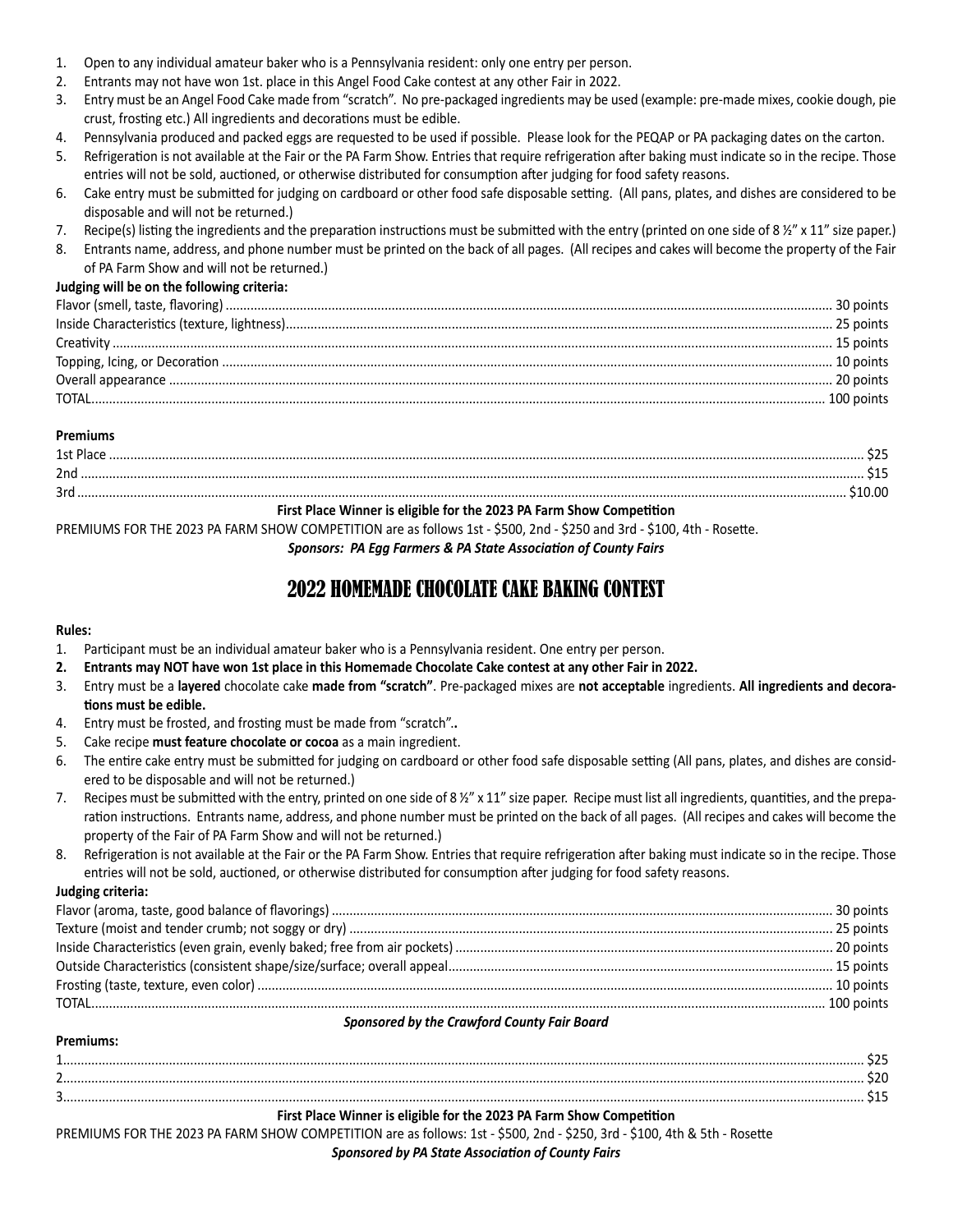# 2022 PREFERRED® JUNIOR BAKING CONTEST COOKIES, BROWNIES, AND BARS

#### **Rules:**

- 1. Open to any individual amateur baker (age 8 through and including 18 years only) who is a Pennsylvania resident; one entry per person.
- 2. Entrants may NOT have won 1st place in this PA Preferred® Junior Baking Contest Cookie, Brownie, Bar at any other Fair in 2022.
- 3. Entry must be a plate of six (6) cookies, brownies, or bars individual size of the portion baked entry item.
- 4. Entries must be made from scratch. **Pre-packaged mixes are not acceptable ingredients. All ingredients and decorations must be edible**.
- 5. At least two (2) PA Preferred® ingredients must be used in the recipe. Examples of qualifying ingredients are PA Preferred grains such as oats or flour, butter, milk, eggs, fruits and/or vegetables.
- 6. Entry must be submitted for judging on a food safe disposable setting. (All pans, plates and dishes are considered to be disposable and will not be returned.)
- 7. Recipe(s) must be submitted with the entry, printed on one side of 8-1/2" x 11" paper. Recipe must list all ingredients, quantities, and the preparation instructions. PA Preferred® ingredients must be listed clearly in the ingredient list, specifying the ingredient and the company that made/ grew them (ex: PA Preferred Milk – Galliker's brand). Entrant's name, age, address, and phone number must be printed on the back side of all the pages. (All recipes and cookies-brownies-bars will become the property of the Fair or PA Farm Show and will not be returned.)
- 8. A PA Preferred® logo is not required because not all PA Preferred® products carry the label. The name of the ingredient and the source is sufficient. For a list of acceptable products visit RA-AGPAPrederred@pa.gov Additionally PA Preferred® staff will assist in locating PA Preferred® ingredients as needed.
- 9. Refrigeration is not available at the Fair or PA Farm Show. Entries that require refrigeration after baking must indicate so in the recipe. Those entries will not be sold, auctioned, or otherwise distributed for consumption after judging for food safety reasons.

#### **Judging Criteria:**

#### **Premiums:**

#### **First Place Winner is eligible for the 2023 PA Farm Show Competition**

PREMIUMS FOR THE 2023 PA FARM SHOW COMPETITION are as follows: 1st - \$500, 2nd - \$250, 3rd - \$100, 4th & 5th - Rosette *Sponsored by PA State Association of County Fairs and PA Department of Agriculture's PA*

# Dept 40 & 54 Section 2 - Canned or Dried Products

#### **Ginny Bryant,** Adult Vice Chair

#### **Rules:**

- 1. All canned goods must be in standard canning jars. Jars, lids and rings should be clean; lids securely sealed and rings easily removed. All canned goods must be canned within the year. "Fancy" packs are not given extra consideration just because of fancy packing.
- 2. Canning jars entered as a display in any category must all be the same size. Canning jars that are opened for judging are divisions 7, 8, 11, 12, 13, 14 and all of section 3.
- 3. A replacement for the same canned jar that was opened for judging can be exchanged only with the help of a Fair worker.
- 4. Pickles good color but no bright food coloring unless this is a candied item. No extreme food coloring saturation for candied items. Crisp texture, not hard,not mushy. Recipes with mixed spices should not taste distinctly of any one spice. Relishes, of consistency pleasing to use, not too runny nor too stiff to spread. Some types have expected size and shape. No foam or air bubbles. Not overripe and seedy with exception of ripe yellow cucumbers, so labeled. Fermented pickles have cloudy brine and a mellow, olive-green color.
- 5. Fruit jellies and preserves clear jellies shine like a jewel when looked at toward light. Butters and jams opaque. Consistency of liquid or jelly not too runny not stiff, not tough, easy to spread, may flow slightly. Fruit pieces throughout the depth of the jar. Fruity flavor, not too sweet nor sour, no scorched taste. Good color, not dull or pale, no freezer jams. Jellies and jams should have jars filled to 1/4" from top.

#### **Division 1 - Canned Fruit**

- Premiums .................................................................................................................................................................................................... \$2, 1.75, 1.50
- -
- 
- 
- 9. Cherries red with pits 10.Cherries white with pits 11.Currants 12.Elderberries
- 1. Apples 1. Applesauce 2. Applesauce 3. Apple Pie Filling 3. Apple Pie Filling 4. Apricots
	-
	-
- 5. Blackberries 6. Blueberries 6. Blueberries 1. Cherries dark with pits 8. Cherries red, sour pitted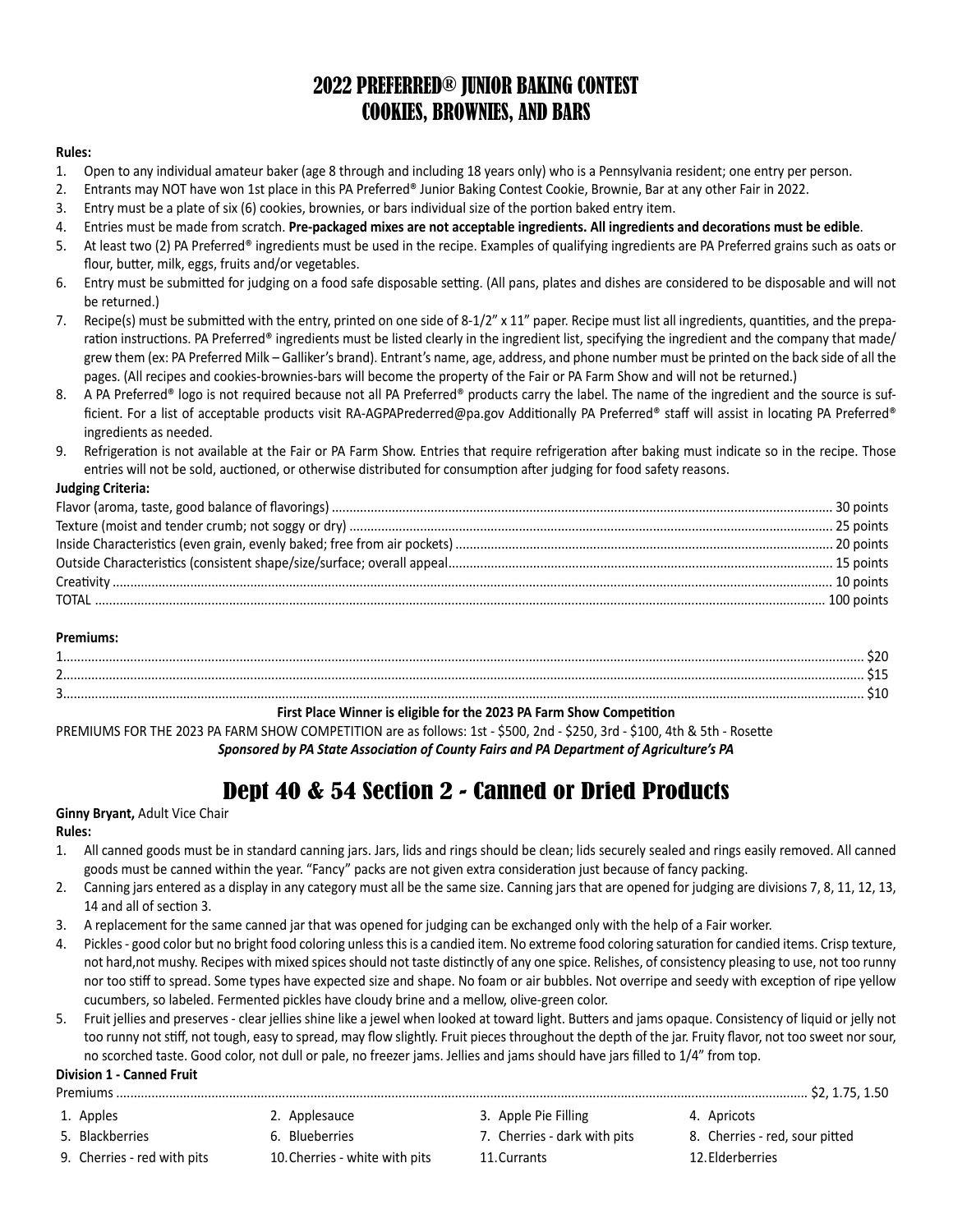| 13. Grapes                                       | 14. Peaches                                                                                                          | 15. Pears             | 16.Plum                       |
|--------------------------------------------------|----------------------------------------------------------------------------------------------------------------------|-----------------------|-------------------------------|
| 17. Raspberries - Black                          | 18. Raspberries - Red                                                                                                | 19. Rhubarb           | 20. Strawberries              |
| 21. Zucchini - Pineapple                         | 22. Other                                                                                                            |                       |                               |
|                                                  |                                                                                                                      |                       |                               |
| <b>Division 3 - Canned Vegetable</b>             |                                                                                                                      |                       |                               |
|                                                  |                                                                                                                      |                       |                               |
| 1. Asparagus                                     | 2. Beans - green                                                                                                     | 3. Beans - kidney     | 4. Beans - lima, 1 pint       |
| 5. Beans - shelled                               | 6. Beans - yellow                                                                                                    | 7. Beet Tops          | 8. Beets                      |
| 9. Carrots - 1 pint                              | 10. Cauliflower                                                                                                      | 11. Corn - 1 pint     | 12. Endive                    |
| 13. Mixed Vegetables                             | 14. Peas - 1 pint                                                                                                    | 15. Peppers - 1 pint  | 16. Pumpkin or Squash - cubes |
| 17. Sauerkraut                                   | 18. Spinach                                                                                                          | 19. Succotash         | 20. Swiss Chard               |
| 21. Tomato Soup                                  | 22. Tomatoes - broken                                                                                                | 23. Tomatoes - Stewed | 24. Tomatoes - whole          |
| 25. Vetegable Soup - meatless                    | 26.Other                                                                                                             |                       |                               |
| <b>Division 5 - Canned Meats - NO VENISON</b>    |                                                                                                                      |                       |                               |
|                                                  |                                                                                                                      |                       |                               |
| 1. Beef                                          | 2. Mincemeat                                                                                                         | 3. Chicken            | 4. Pork                       |
| 5. Sausage                                       | 6. Sirloin                                                                                                           | 7. Spare Ribs         | 8. Soup with Meat             |
| 9. Jerky                                         | 10. Other                                                                                                            |                       |                               |
|                                                  |                                                                                                                      |                       |                               |
| <b>Division 7 - Pickles &amp; Relishes</b>       |                                                                                                                      |                       |                               |
|                                                  |                                                                                                                      |                       |                               |
| <b>Sub Division 1 - Pickles</b>                  |                                                                                                                      |                       |                               |
| 1. Beets                                         | 2. Bread & Butter                                                                                                    | 3. Carrots            | 4. Cauliflower                |
| 5. Chow-Chow                                     | 6. Dill                                                                                                              | 7. Sweet Dill         | 8. Dill Beans                 |
| 9. Mixed                                         | 10. Mustard                                                                                                          | 11. Onions            | 12. Peppers                   |
| 13. Piccalilli                                   | 14.Sour                                                                                                              | 15.Sweet              | 16. Zucchini                  |
| 17. Candied<br><b>Sub Division 2 - Relishes</b>  | 18. Other                                                                                                            |                       |                               |
| 1. Beet                                          | 2. Chutney                                                                                                           | 3. Corn               | 4. Cucumber                   |
| 5. Green Tomato                                  | 6. Pepper                                                                                                            | 7. Zucchini           | 8. Hot Pepper                 |
| 9. Hot Dog                                       | 10. Other                                                                                                            |                       |                               |
| <b>Sub Division 3 - Sauces</b>                   |                                                                                                                      |                       |                               |
| 1. Catsup                                        | 2. Chili                                                                                                             | 3. Hot Dog            | 4. Pizza                      |
| 5. Spaghetti                                     | 6. Tomatoes Only                                                                                                     | 7. Other              |                               |
| <b>Sub Division 4 - Salsa</b>                    |                                                                                                                      |                       |                               |
| 1. Mild                                          | 2. Fuit                                                                                                              | 3. Other              |                               |
| <b>Sub Division 5 - Hot Canned Miscellaneous</b> |                                                                                                                      |                       |                               |
| 1. Hot Pickles                                   | 2. Hot Peppers                                                                                                       | 3. Hot Mixed          | 4. Hot Sauce                  |
| 5. Hot Salsa                                     | 6. Other                                                                                                             |                       |                               |
| <b>Division 8 - Spiced Fruit</b>                 |                                                                                                                      |                       |                               |
| 1. Apples                                        | 2. Cantaloupes                                                                                                       | 3. Cherries           | 4. Crabapples                 |
| 5. Cucumbers                                     | 6. Peaches                                                                                                           | 7. Pears              | 8. Quince                     |
| 9. Watermelon                                    | 10. Other                                                                                                            |                       |                               |
|                                                  | Division 9 - Dried Fruits, Vegetables and Leathers - judged on quality & general appearance, must be in canning jars |                       |                               |
|                                                  |                                                                                                                      |                       |                               |
| 1. Apples                                        | 2. Peaches                                                                                                           | 3. Pears              | 4. Plums                      |
| 5. Raisins                                       | 6. Beans - green or yellow                                                                                           | 7. Beans - shelled    | 8. Carrots                    |
| 9. Corn                                          | 10. Peas                                                                                                             | 11. Peppers           | 12. Tomatoes                  |
| 13. Basil                                        | 14. Oregano                                                                                                          | 15. Parsley           | 16. Thyme                     |
| 17. Leather                                      | 18. Other Fruit                                                                                                      | 19. Other Vegetables  | 20. Other Leafy Herbs         |
| 21.Jerky                                         | Division 10 - Dry Food Display - 5 dry foods in pint canning jars, 2 fruits, 2 vegetables & 1 herb                   |                       |                               |
| Division 11 - Juices                             |                                                                                                                      |                       |                               |
| 1. Apple                                         | 2. Grape                                                                                                             | 3. Tomato             | 4. V-8                        |
|                                                  |                                                                                                                      |                       |                               |